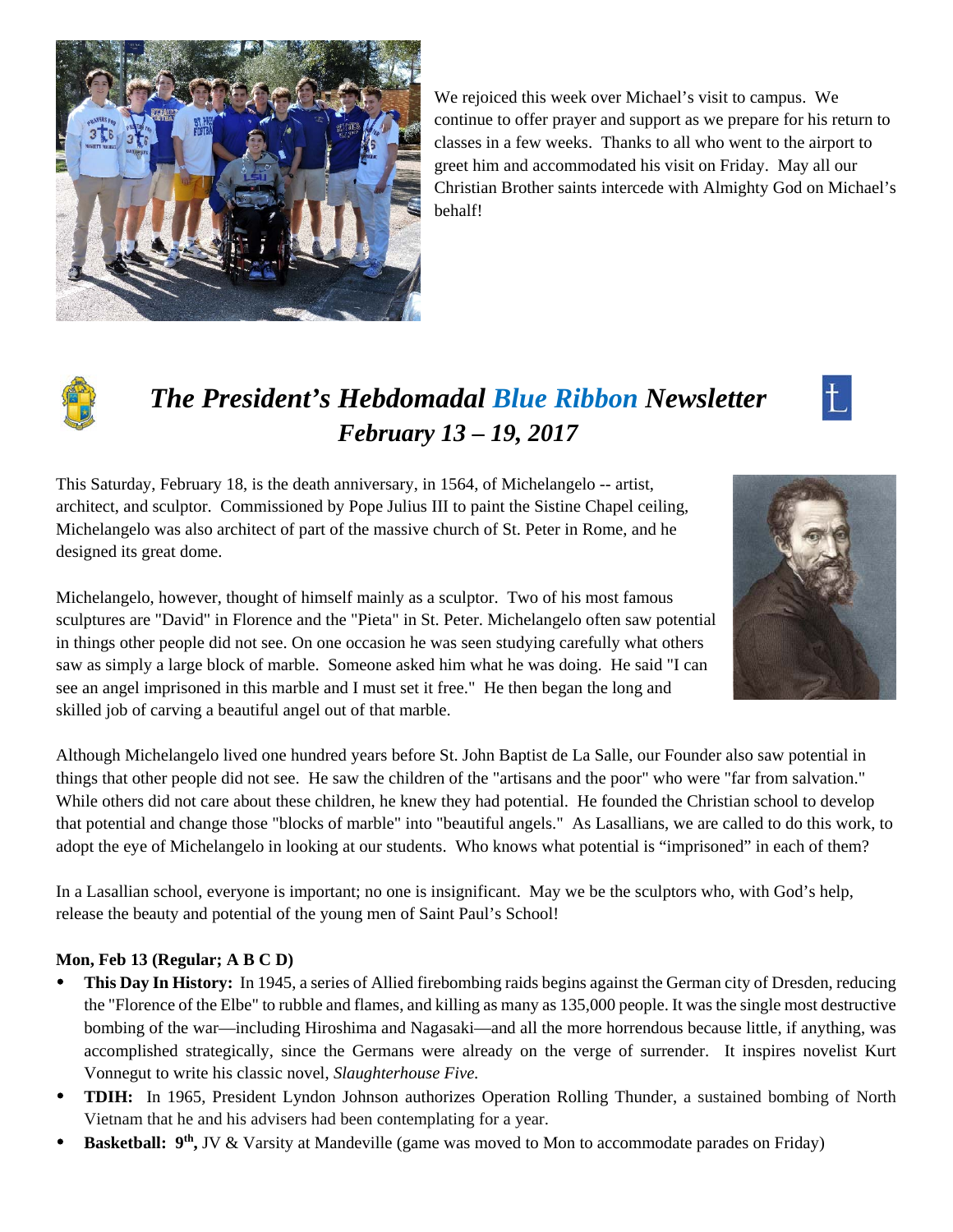#### **Tue, Feb 14 (Regular; E F G A)**

- **Happy Valentine's Day!** Today we honor the life of St. Valentine a saint shrouded in mystery. The Church recognizes at least three saints named Valentine, all of whom were martyred. One legend contends that Valentine was a priest in third century Rome. When Emperor Claudius decided single men made better soldiers than those with wives and families, he outlawed marriage. Valentine, realizing the injustice of the decree, defied Claudius and continued to perform marriages in secret. When Valentine's actions were discovered, Claudius ordered that he be put to death. Other stories suggest that Valentine may have been killed for attempting to help Christians escape Roman prisons. According to legend, Valentine sent the first 'valentine' greeting himself. While in prison, it is believed that Valentine fell in love with a young girl -- who may have been his jailor's daughter -- who visited him. Before his death, it is alleged that he wrote her a letter, signed 'From your Valentine,' an expression still used today. Although the truth is murky, the stories emphasize his appeal as a sympathetic, heroic, and, most importantly, romantic figure. In any event, celebrate those who you love today!
- **National Donor Day:** Today raises awareness of the need for organ and blood donations. For more info, go to organdonor.gov or resolve to donate blood at the local blood bank. See Saturday's blood drive for info.
- **All Pre-Freshman Take EXPLORE Test (Periods E & F in the BAC)**
- **Golf:** Golfing Wolves begin their season today.
- **Soccer:** SPS v. St. Amant in the quarterfinal round of state playoffs (6:30)

#### **Wed, Feb 15 (Regular; B C D E)**

- v **7 am mass in school chapel**
- **TDIH:** In 1898, the American battleship *Maine* was blown up while at anchor in Havana Harbor, at 9:40 PM. The ship sank quickly, and 260 members of its crew were lost. Inflamed public opinion in the US ignored the lack of evidence to establish responsibility for the explosion. "Remember the *Maine*" became the war cry, and a formal declaration of war against Spain followed on April 25.
- World Whale Day: Celebrate the whale today!
- v **All Freshmen Take PLAN Test today**
- **Bowling:** SPS v. Holden (Tangi Lanes)

# *The Paper Wolf staff show off some of their many awards from Columbia University competition.*

# **Thu, Feb 16 (Regular; F G A B)**

v **TDIH:** In 1923, in Thebes, Egypt, English archaeologist Howard Carter enters the sealed burial chamber of the ancient Egyptian ruler, King Tutankhamen. Anybody remember when the Tut Exhibit came to New Orleans?

- v **Innovation Day:** Spot a problem, think of a solution, and before you know it you're innovating! **Innovation Day** is all about imagining new, better ways of doing things. And you're never too young to innovate: lollipops, earmuffs, trampolines, Braille and countless smart phone apps have all been invented by children.
- **Do A Grouch A Favor Day:** Do something nice for your favorite grouch!

• **National Almond Day:** Celebrate the almond today! They are packed with vitamin E, magnesium and fiber and are considered a heart-healthy food.

- v **All Sophomores Take the Pre-ACT Test (Periods F & G in the BAC)**
- v **Basketball:** SPS at Fontainebleau in final regular season game.

# **Fri, Feb 17 (Regular; C D E F)**

- **TDIH:** The electoral tie between Thomas Jefferson and Aaron Burr was broken by the House of Representatives who elected Jefferson president.
- **Random Acts of Kindness Day:** Pretty self-explanatory! Spread some kindness today!
- **My Way Day:** Feel free to celebrate today, but if you're at SPS, make sure your way is our way.
- **TDIH:** In 1972, the Volkswagen Beetle overtakes iconic Model T Ford as world's bestselling car.
- **Wrestling:** JV & Jr Hi State Meet at Bro. Martin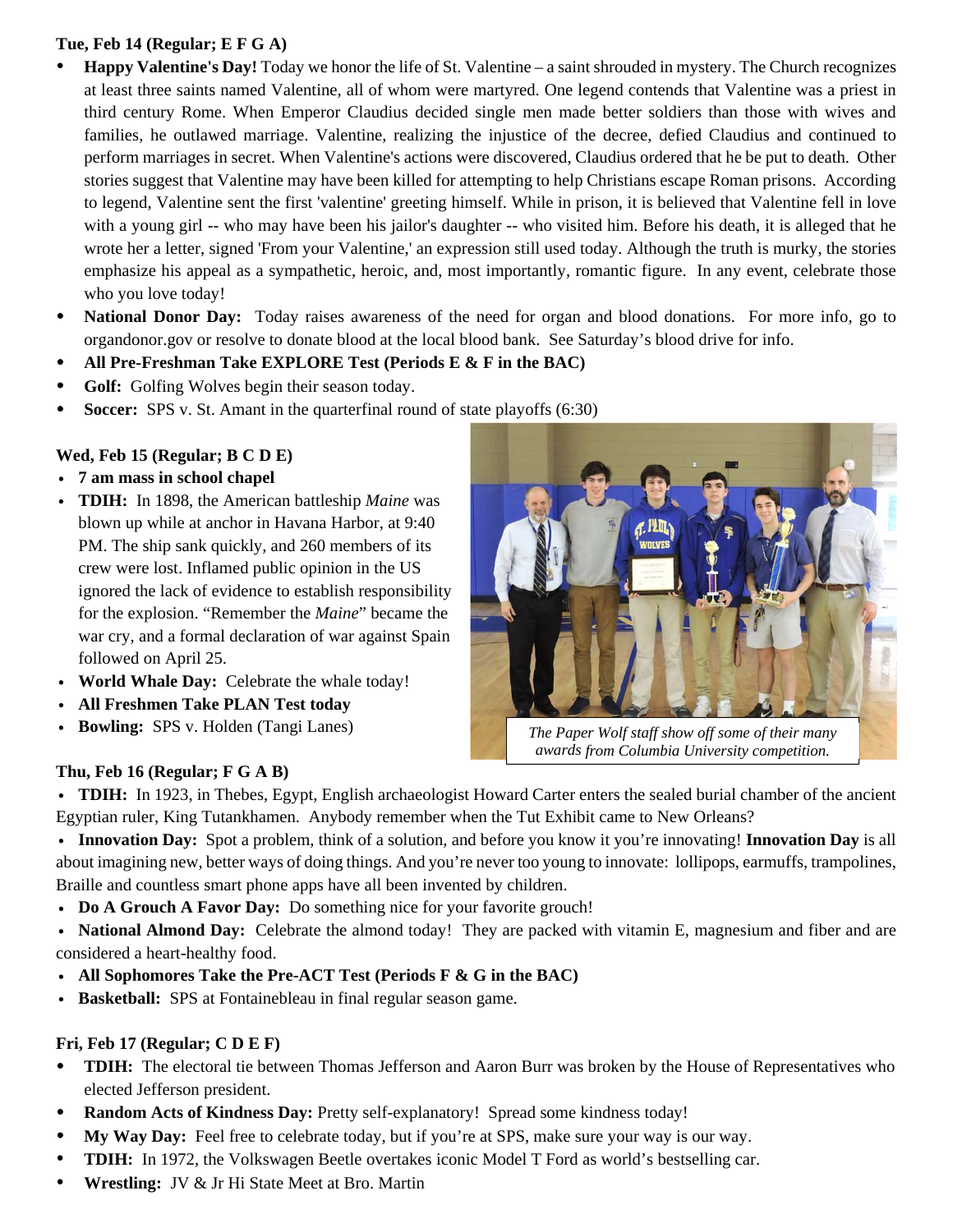- **Lacrosse:** JVA & Varsity v. Evangel Christian (6 & 8)
- **Marching Wolves in Krewe of Eve Parade tonight**

#### **Sat, Feb 18**

- **TDIH:** In 1885, Mark Twain publishes *The Adventures of Huckleberry Finn.*
- **National Battery Day:** This day honors Italian physicist Alessandro Volta, the inventor of the battery, who was born on this day in 1745. Without batteries, where would that pink bunny with the drums be today?
- **National Wine Day:** Responsibly enjoy!
- **Baseball:** 8th in double header at Rummel; Varsity Meet the Team
- **Rugby:** details TBA
- Lacrosse: JV & Varsity v. St. Thomas More (noon & 3)
- **Basketball Day of Service**
- **Marching Wolves in Krewe of Olympia Parade**
- **Ben Blanchard Memorial Blood Drive to benefit cancer patients in our area.** January 4<sup>th</sup> marked the one-year anniversary of Ben's passing and last week would have marked his 35<sup>th</sup> birthday. In his memory, Susan and Mark Blanchard have organized a blood drive from 9 am – 2 pm at St. Tammany Parish Hospital. Honor Ben and help others by donating this gift of life. Sign up by emailing ccorizzo@stph.org.



*Student Council show off some of their awards from the state convention in January.* 

#### **Sun, Feb 19**

 **TDIH:** 4 years ago today, we formally dedicated the **Briggs Assembly Center –** which has been a blessing to SPS.

 **TDIH:** In 1878, the technology that made the modern music business possible came into existence in the New Jersey laboratory where Thomas Alva Edison created the first device to both record sound and play it back. He was awarded U.S. Patent No. 200,521 for his invention--the phonograph. We've come a LONG way!

 **TDIH:** In 1968, *Mr. Roger's Neighborhood* debuted on PBS. *It's a beautiful day in this neighborhood….*

- **Chocolate Mint Day:** Enjoy!
- **Marching Wolves in Krewe of Carrolton Parade**

**+ Abbot Patrick Regan, OSB:** We offer our prayer and condolences to the Benedictine monastic community of Saint Joseph's Abbey on the death last Wednesday evening of Abbot Patrick Regan after a long illness. Abbot Patrick was an internationally acclaimed liturgist with a long and distinguished career. Since the Benedictines of St. Joseph founded Saint Paul's in 1911, we value our relationship with them. Eternal rest grant unto Abbot Patrick, O Lord, and let perpetual light shine upon him. For a wonderful tribute to Abbot Patrick, click here: http://www.saintjosephabbey.com/saintjoseph‐community‐mourns‐loss‐of‐abbot‐patrick‐regan‐osb/

**2017 - 18 Registration:** Please note the following:

- **Current 8<sup>th</sup> graders**: Deadline for registering has passed. We are not offering unregistered spots to new applicants for next year's 9<sup>th</sup> grade.
- Current 9<sup>th</sup> 11<sup>th</sup> grades: Registration materials were emailed last week. Deadline for registering for next year is Feb  $22<sup>nd</sup>$ .
- **Current 12th grade**: You don't need to register for SPS for 2017 18! Rejoice!
- **Registration will involve the payment of the \$300 registration fee.**
- **If your son will not be returning, please give me the courtesy of an email so I can plan accordingly. Thank you!**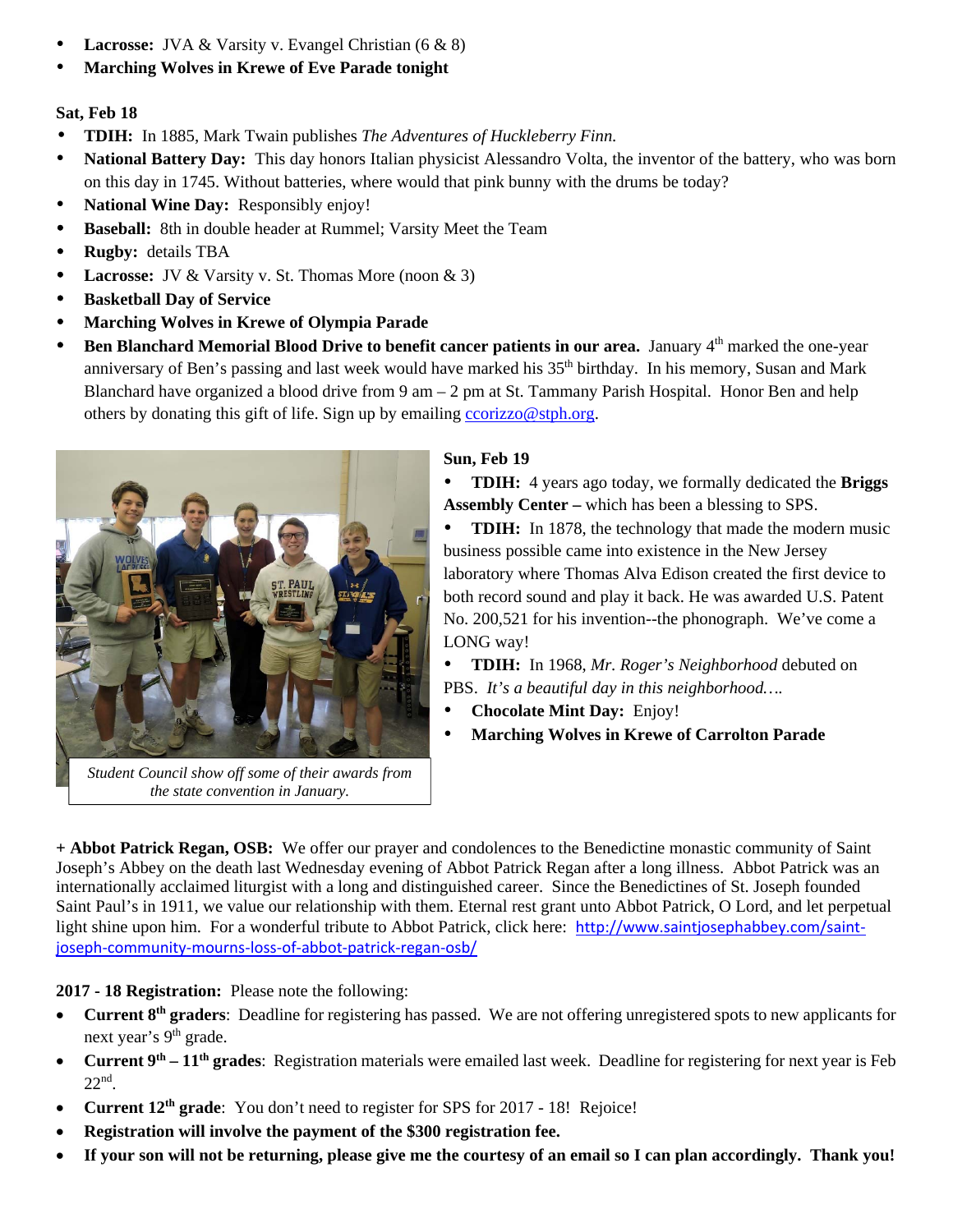**Annual Fund:** Many thanks to those who have responded to my request. For clarity, I offer the following:

- Almost **all private schools conduct annual funds**; many are high-pressured; ours is not but I need your support to keep it from being high-pressured.
- The Annual Fund funds tactical, short term projects, e.g. technology, special programs (e.g. engineering). The Capital Campaign funds large infrastructure projects (the \$4 million La Salle Hall renovation and the \$4.5 million new gym.)
- You may "pledge" your gift and pay later or in installments (monthly, etc.). More and more families are using automatic credit card monthly payments of \$10 or \$20 dollars. WONDERFUL!
- While we don't send requests to grandparents, every year a number of grandparents do donate to the school. **AND WE NEED GRANDPARENT SUPPORT**! **If you would like to inform your son's grandparents of the drive, please do so – or provide me with an address and I'll personally appeal. I'll send them a nice "thank you" note, too!** Even a small donation (\$5!) is welcome.
- Gifts of stock are welcome.
- **No gift is too small. I repeat: no gift is too small!** What's important is that everyone participates. Of course, no gift is too large!
- If you are contributing to the Capital Campaign or financially supporting SPS in some other way, I understand! Thank you for your generosity. Can you send \$10 to the Annual Fund so I can show an increase in participation?
- Please consider helping if you have not already done so and are in a position to do so. Many thanks!

**Good News Dept:** Last week we received \$12,400 from the Richard M. Krannawitter Trust. Mr. Krannawitter was a very successful attorney /businessman in New Mexico and brother-in-law of a Christian Brother. Upon his death, his estate established a Trust to pay the "tuition, education expenses and living expenses of youth" in Lasallian schools in the New Orleans-Santa Fe Province. Each Jan or Feb, Saint Paul's and our other province schools receive a check for this purpose. Join me in prayers of thanksgiving for this benefactor, who never stepped foot on our campus, but believed passionately in Lasallian education. Our work matters. Let's not let Mr. Krannawitter down! **And let's hope that other Mr. Krannawitters are out there ready to do their part in insuring that our Mission survives and is available to the financially less fortunate.** 

#### **Musings on Last Week:**

- **Parent-Teacher Conferences:** I hope the time was positive for those who attended.
- **Tornado Emergency:** Our procedures worked well. We offer prayers of thanksgiving that we were spared and offer prayers for recovery for those who were not.
- **Speaker Series:** I missed the talk by Mr. Chip Levigne but heard he was excellent with the students.
- Bowling: SPS beat Hannan on Monday; Geaux Kegler Wolves!
- **Basketball:** Big win over Ponchy and tough losses to Chalmette and Slidell propel the Wolves into the final week of



*Ian, Matthew & Deuce enjoy mangos in Spanish class. Ole!* 

the regular season – where wins will still garner a district championship.

**Soccer:** A mercy rule win over Byrd lands the Wolves in the quarterfinals.

**Human Trafficking Day:** I appreciate those who supported this day by going silent on social media, educating students in class, participating in the prayer service or just raising your own awareness. I congratulate and thank senior **Patrick Napier** for encouraging me to promote this day in school.

**Mighty Michael:** Again, thanks to all who welcomed him!

**Robo-Wolves: 27 Teams in the BAC** celebrating robotics. And the SPS Robo Wolves finished in FRIST place! Great job, Robo-Wolves!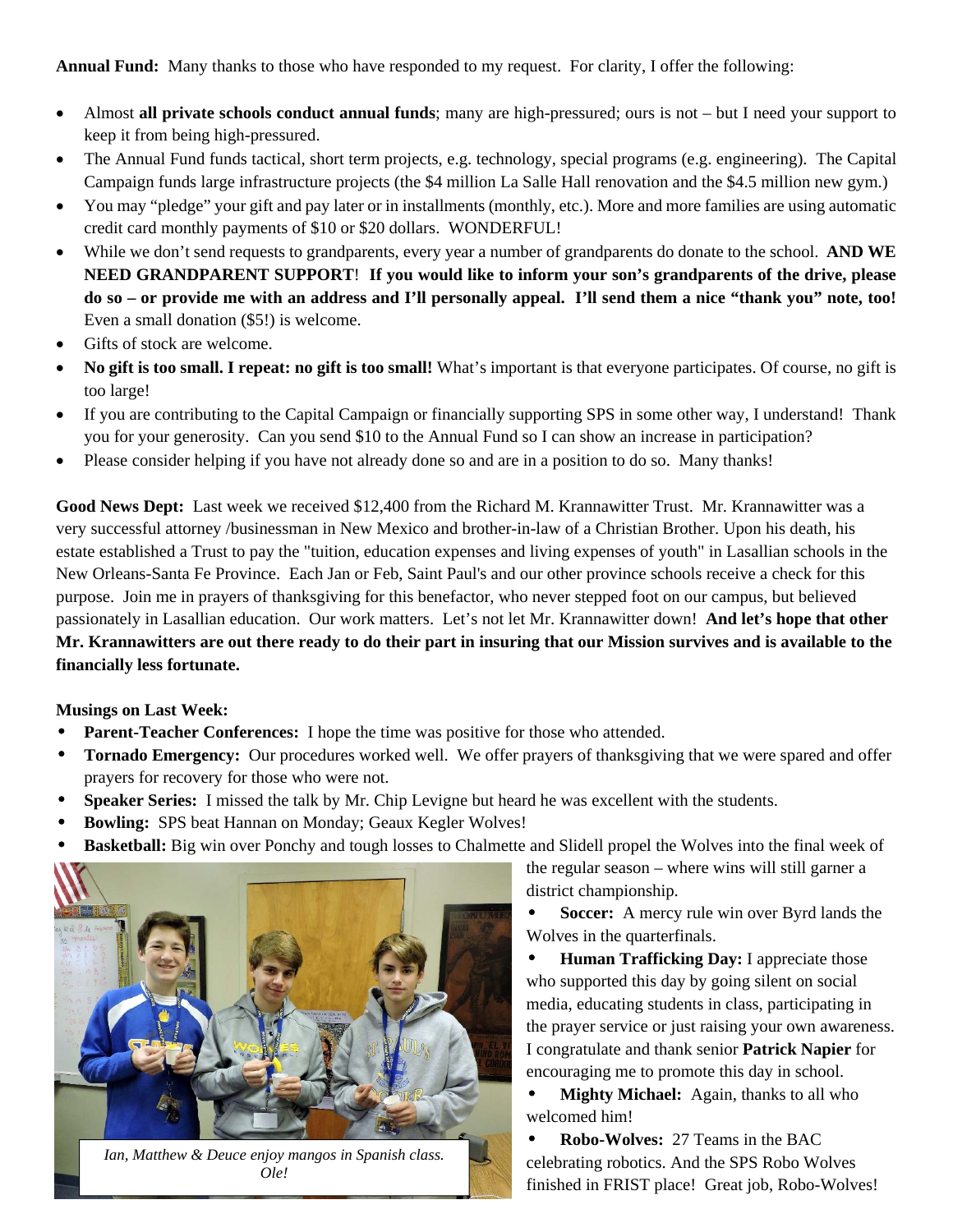- w **Student Debates:** Congrats to Kim Gardner's Speech III class for their structured debates last week. I had the pleasure of watching them debate.
- **Mangos in Española!** Liz Brett's's Spanish classes learned about this exotic fruit and ate their lessons!
- **Baseball** played Jesuit on Sat and battled to a 2-2 tie. Season prospects look good!
- Lacrosse: Rumor has it we did well at Millsaps on Sat but I have no confirmed results. I need a lacrosse fan to send me scores so I don't get accused of ignoring our LAX wolves!
- **Wrestling:** Another strong showing  $-4<sup>th</sup>$  in state! Connor Oviedo was  $4<sup>th</sup>$ , Brandon Stein and Grant Hughes placed  $3<sup>rd</sup>$  and STATE CHAMPIONS Jared Thieler, Shane Ulfers, and Cole Houser made us proud!

**Power of the Positive Educator (and Parent):** Here's the fourth of seven points that motivational expert Jon Gordon says all teachers should adopt in order to be effective which I am sharing with the faculty. I respectfully submit that they apply to parenting, too.

So far, we have had "Be Positively Contagious" and "Take a Daily Thank You Walk" and "Celebrate Success." This week, it's "Expect to Make a Difference":

*When positive educators walk into their classroom, they expect to make a difference in their student's lives. In fact, making a difference is the very reason why they became a teacher in the first place and this purpose continues to fuel them and their teaching. They come to school each day thinking of ways they can make a difference and expecting that their actions and lessons will lead to positive outcomes for their students. They win in their mind first and then they win in the hearts and minds of their students.* 

**Feb 08 Assembly:** I hope the students enjoyed our Feb 08 assembly. Here's some of what we did:

- Entered the gym listening to a recording of the Saint Scholastica Choir singing a beautiful arrangement of "Amazing Grace" set to the music of Pachelbel's Canon in D. I told the students I was playing that song in honor of Saint Scholastica's feast day on Feb 10. I reminded them at SSA is our older sister, having been founded in 1903 versus our founding in 1911. I reminded them that Saint Scholastica was the twin sister of Saint Benedict, and both founded religious congregations that are over 1500 years old. I reminded the students that the Benedictine Sisters founded by Saint Scholastica are responsible for the start of Catholic education on the northshore, having provided faculties for SSA, St. Peter and Our Lady of the Lake. I encourage the boys to wish our sister school a Happy Feast Day on Feb 10 and thank them for continuing to be an educational force on the northshore. While the music was playing**, junior Jack Manifold** lit the candle to remind us of God's presence among us. We also prayed for the following who have left this earth recently to begin life in God's Kingdom: **Mrs. Kathy Powers., grandmother of sophomore Hunter LeBlanc, Mr. Tracy Davis, grandfather of senior Nick Davis, Mr. Marshall Piper, grandfather of sophomore Blake Ramsey, & Mr. Gregory Slaton, uncle of senior Steven Slaton and pre-freshman Spencer Slaton.**
- **We also prayer for Graham Thomas Jordan, SPS graduate of the Class of 2014. I told the students about the incredible outpouring of love and brotherhood for Graham and his family by his classmates. I projected part of an email I received from a former SPS parent** about the funeral: *Resonating from the mass was the strong showing from the SPS community; past teammates, former class members etc. I watched my own two boys and so many others find strength and share sorrow in the singing of the songs familiar to them from SPS (Oh God Beyond All Praising and Rise Up Oh Men of God). This show of support and fraternal brotherhood is a direct by product of what you and your faculty have built at SPS. While I am so appreciative of the Catholic education my parents provided me, I still marvel at what I see from your (our) school. We will continue to support the Jordan family with our prayers and wishes. As you approach the next week, I hope that in some way you can balance the sorrows of Graham's loss with some measure of joy from seeing the behavior and support provided by the young men St. Paul's has guided.*
- And, of course, we prayed for Michael.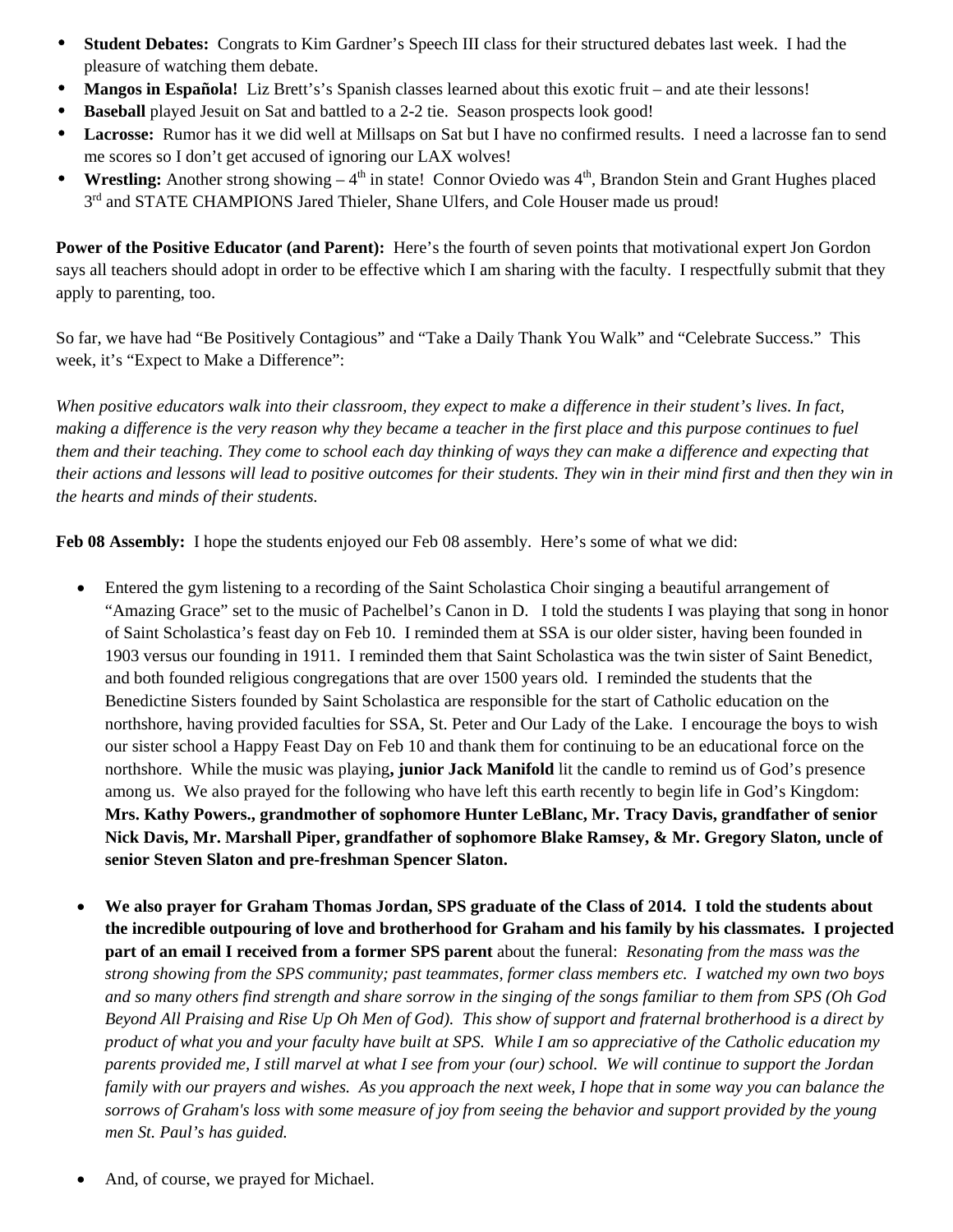- Recognized and congratulated the students who participated in the March for Life in Washington, DC: **Patrick Napier '17, Rhyne Sepcich '18, Blake Bollinger '20**, **Charlie Layman '20, Gavin Sabathier '20, Nick Montreuil '18, Scott Montreuil (20, Bradley Anzalone '18 and Mr. RoberRoger Bacon.**
- Recognized and congratulated the students who represented SPS at the Catholic Schools Week Mass: **Mr. Jeff Ramon**, **Justin Baham (8), David Barcelona (8), Ben Broussard (8), Andrew Lacoste (9), Ben Klein (9)** , **Blake Bollinger (9), Chris Wallace (10), Matthew Algero (10), Garrett Cooper (10), Christian Butler (11), Christian Harrison (11), Robby Ferrante (11), Gavin Melerine (12)** & **Nathan Volz (12)**
- Projected the following email from Sister Theresa Berlin who runs the Blue Stand Ministry in Covington: *I want to thank you for the generous donation of \$500 from the Adopt A Family program received through the hands of one of your students, Ya Ya, who has been instrumental in introducing St. Paul's students to the "Holy Family Hospitality Hermitage" aka The Blue Stand, serving and building relationship with the residents of the West 30's of Covington. Words cannot express what a blessing and sense of fulfillment this has brought to me personally for young men from St. Paul's to reach out in humble kindness and presence in a world different from their own, yet a few blocks away. I am very impressed and deeply grateful.*
- Congratulated the Student Council for their showing at the recent state convention: District II Food Drive Award, Paxton Ballard being elected Secretary of District 2, the Mega Bucks Club award for our donation to the state charity Cleft for a Cause another Gold Council Award – given only to the best student councils in the state.
- Recognized and congratulated our Regional Science Fair Participants: **Paul Stolin**, **Alex Paille**, **Shane Strander**, **Max Tepper**, **Alex Klocek**, **Alex Nguyen**, **Landon Rees**, **Matthew Lyon**, **Kristian McHugh**, **Andrew Norlin**, **Josh Devier**, **Beau Franklin**, **Luke Vargas** & **Daniel Nunez.** Gave special recognition to the following winners:
	- o **1st Biochemistry Paul Stolin**
	- o **1st Cellular/Molecular biology Josh Devier**
	- o **1st Chemistry Shane Strander & Max Tepper**
	- o **1st Earth and Env Science Matthew Lyon /Kristian McHugh**
	- o **1st Energy Cole Chitwood /Beau Franklin**
	- o **2nd Biomed /Health Alex Paille**
	- o **2nd Computer Science Alexander Nguyen**
	- o **2nd Microbiology Andrew Norlin**
	- o **3rd Plant Science Luke Vargas and Daniel Nunez**
- Gave even more special recognition to Josh Devier & Paul Stolin for winning the Genius Award and an invitation to participate in the Science Olympiad next summer.
- Recognized and congratulated the members of the **Louisiana Football Coaches Association 2016 All State Teams**: **2nd Team**: **Bradley Mashburn**, **Josh Tourelle**, **Christian Roberts** and **Trey Icamina**. **Honorable Mention** to **Timothy Bedford- WR**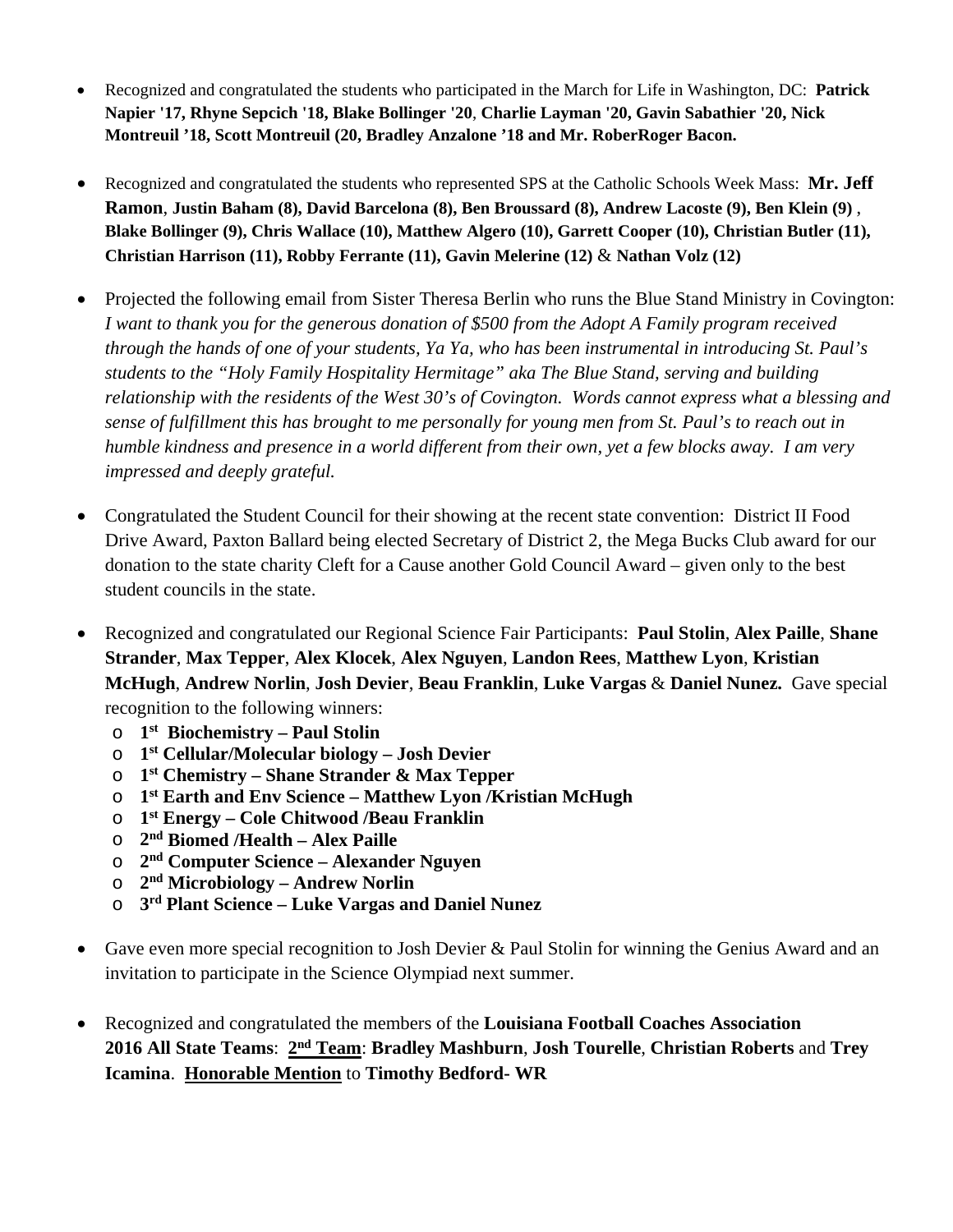

- Recognized and congratulated the basketball wins for five wins since our last assembly.
- Recognized and congratulated **Parker Edwards** for joining the 1000 point club – a very exclusive group!
- Recognized and congratulated the Wrestling Team for winning FIRST PLACE in the Dale Ketelsen Memorial Tournament. Special recognition went to **3rd place winners Mason Impastato, Evan Ulfers, Cole Ulfers, Nathan Bagnell**; **2nd place winner Jake Arena**, and **1st**

**place winners Brandon Stein, Connor Oviedo, Cole Houser, Jared Thieler, Shane Ulfers and Grant Hughes, with Shane Ulfers being named outstanding wrestler of the tournament.**

- Recognized and congratulated jr hi wrestlers who placed in the Holy Cross Tournament: **1st Place: Peyton Ward (also named outstanding wrestler)** and **Rhett Barker; 3rd** Place to **Sean Cripple** and **Carter Duet. Further recognition went to jr hi wrestlers who traveled to Dallas and won medals in the Lonestar Nationals: Sean Cripple, Nick Raspino, Peyton Ward and Rhett Barker**
- **Recognized Cole Houser as The New Orleans Advocate's Wrestler of the Week**
- Recognized and congratulated the **Indoor Track Wolves** for their showing at two LSU meets: Eric Coston won the 3200 m run while breaking a meet record and the 4 x 800 m relay team of Evan Hendry, Frankie Durio, Colin Sullivan and Steven Schlottman finish second. In the LSU Last Chance Qualifier Meet /Feb 4, The 4 x 800 m relay team of **Collin Sullivan, Frankie Durio, Evan Hendry, and Steven Schlottman** finished 3<sup>rd</sup> and Eric Coston won the 1600 m run as well as the 3200 m run. He broke the Carl Maddox Fieldhouse composite record for the 3200m run previously held by alumnus Zachary Albright 2014.
- Recognized and congratulated the Lacrosse Wolves for their showing in the **All State Sugar Bowl Lacrosse**  Tournament: Varsity – 1<sup>st</sup> Place; JVA – 1<sup>st</sup> Place; U 14 – 1<sup>st</sup> Place and JVB – Semi finalist
- Recognized and congratulated the six SPS seniors who signed athletic commitments on Signing Day:
	- **T.J. Bedford, Texas State, football**
	- **Christian Roberts, Millsaps, football**
	- **Dylan Futrell, Brimingham Southern, Lacrosse**
	- **Trey Icamina, Millsaps, Football**
	- **Hayden Ocman, Rhodes, Football**
	- **Bam Barriero, Rhodes, Football**
- Recognized and congratulated our Fighting Math Wolves for their showing at Ben Franklin Math Tournament:
	- **33 Fighting Math Wolves**
	- **230+ students from 14 schools (magnet, private, public),**
	- **no divisions (all competing at the same level)**
	- **NO calculators (unless you count brains).**
	- **Individual results:**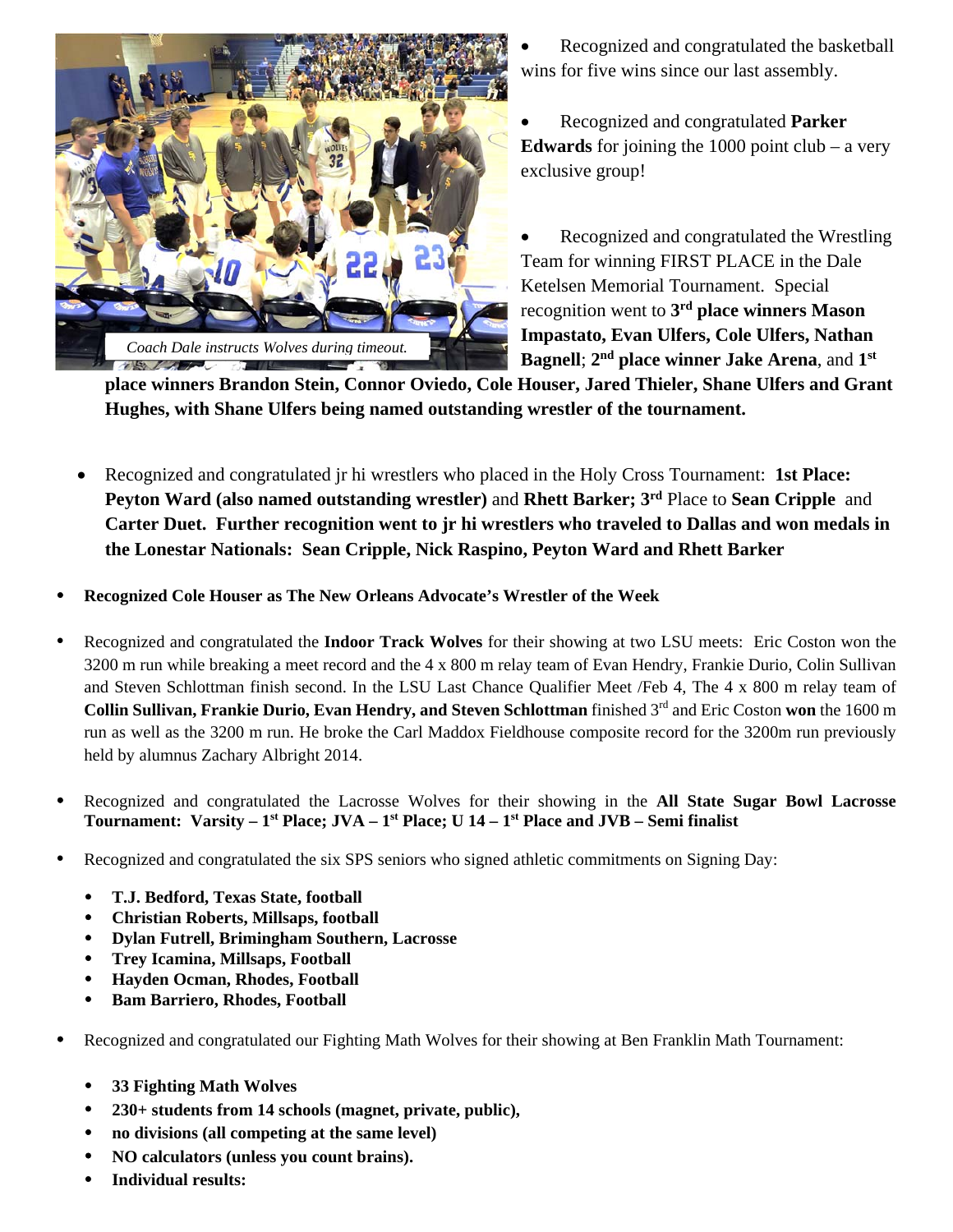- **Algebra 1 Scott Woodard 1st Trey Paine (HM)**
- **Team results:**
- Algebra 1 1<sup>st</sup> Scott Woodard, Ben Broussard, Evan Greene, and Trey Paine
- **Geometry 4th Adam Smith, Collin Murray, Brenden Dauterive, and Josh Bonnett**
- **INTERSCHOOL—3rd place**
- Recognized and congratulated the newly inducted member of Mu Alpha Theta, the national math honor society: **Matthew Algero, Ross Hightower, Jonathan Bertucci , Andrew Hodgman, Jack Bonaldi, Cullen Irwin, John Paul Bourgeois, Griffin Lowry, Nicholas Briggs, Beau Neelis, Brennen Calato, Michael Philippe, Lenny Carollo, Blake Ramsey, Cole Chitwood, Josh Rovira, Quinn Cooney, Noah Savoie, Tonner Dougherty, Kevin Schneider, William Duncan, Lukas Spady, Christopher Flood, Nicholas Stanton, Beau Franklin, Christopher Wilson, & Jackson Gold**



- Recognized and congratulated junior **Colin Rice** for having his picture of SPS in Tornado Lockdown broadcast on ABC national news – complete with his byline!
- Recognized and congratulated The Paper Wolf for winning the GOLD MEDAL (the highest award) in the Columbia University School of Journalism high school media competition. Outstanding! Read The Paper Wolf!
- **Senior Yehia Elkersh** then addressed the student body encouraging them to develop strong bonds with the faculty. He was great!
- **We then recited a prayer for the International Day of Prayer and Awareness against Human Trafficking and sang Mercy.**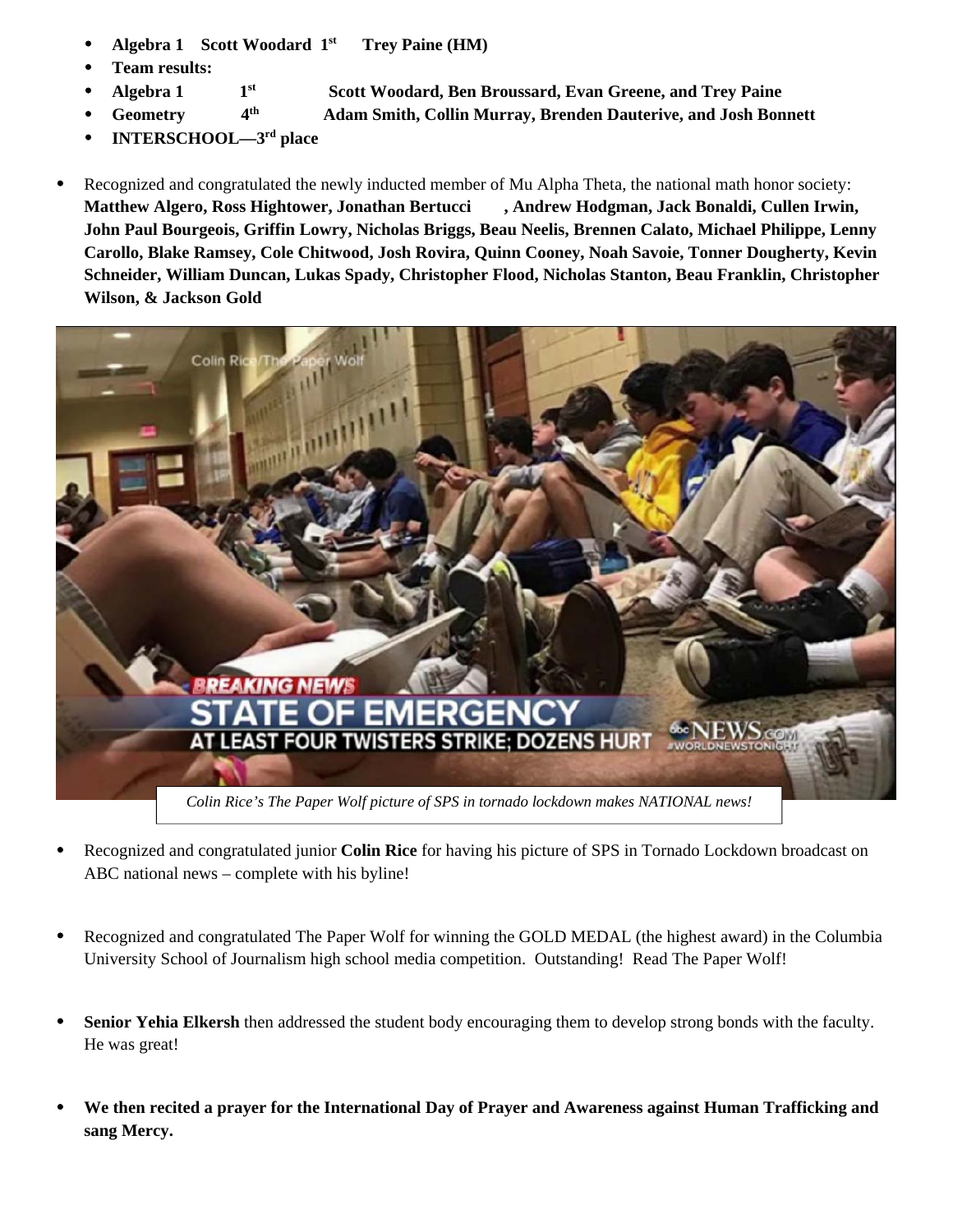- We ended with junior **Grant Robichaux** extinguishing the candle and my reminding the students what the candle represents – the presence of God among us. I exhorted them to leave the gym and spread God's love to all whom they meet.The students then exited to SSA's choice singing Amazing Grade to the tune of Pachelbel's Canon in D.
- It was a great assembly at least I thought so



**H of the W:** In honor of World Whale Day on Tue:

- What do whales eat? Fish and ships.
- What do whales like to chew? Blubber gum!
- Where do you weigh whales weighed? At a whale weigh station!
- *Did you hear about the flying whale? Actually, it's a whale of a story.*
- What do you call a baby whale? A little squirt!
- What did the shark say to the whale? What are you blubbering about?
- What do you get when you cross a cow and a whale? Sha-Moo.
- How do you get banned from Sea World? Free Willy.

w *How is a dog and a marine biologist alike? One wags a tail and the other tags a whale.* 

- Why did the whale cross the road? To get to the other tide!
- $\bullet$  *OK, I'll stop.*

*Michael enters the cafeteria for his first SPS lunch in three months!* 

**Cold Weather:** ONLY SPS cold weather wear is accepted. If you cannot afford one, contact me.

**A SERVE TEN Reminder: Five service hours are due. Students must fill-out and turn in completed "Serve Ten" forms to the Counseling** 

**Department in order to get credit for their service hours. We have been advertising MANY service opportunities. Remember that service hours are mandatory, not optional.** 

**SPS Social Media:** Want up-to-date news on all of the good things happening at Saint Paul's School? Get event and classroom pictures, latest scores, calendar reminders, and spiritual uplifting by liking our Facebook page https://www.facebook.com/St.Pauls.School.Covington.Louisiana/ or following us on Twitter @SPSWolfpack. The strength of the Wolf is in the pack! Many thanks to Mimi Montiero for maintaining our social media information.

**New Year's Resolutions:** Please make the following part of your New Year Resolutions!

- If your son is absent, phone Erin before 9 am at 892-3200, ext. 1280, & **SEND A NOTE when he returns**.
- Have your son check Lost & Found which contains: coats, sweaters, shirts, lunch boxes, belts, etc.

**Courteous Driving:** Last week we took disciplinary action against a student who was not a courteous driver. The irony is that this is a wonderful young man who lost his cool in the heavy traffic. **PLEASE – SAFE DRIVING – speak to your sons and set the example.**

**School Zone Cell Phone Ban:** It is illegal to use a cell phone in a school zone while driving. I see some students and parents driving in the morning and using a cell phone. This sets a bad example – and is illegal. Please do not drive on campus during school zone hours while using a cell phone.

**Lost and Found**: The accumulation continues. Sweatshirts, pants, belts, uniform shirts, many, many lunch boxes**,** books, art supplies, pencil cases, folders, flash drives, you name, it's probably in our lost and found. Parents, please put your son's name on things and stress with your son the need to be responsible with his belongings.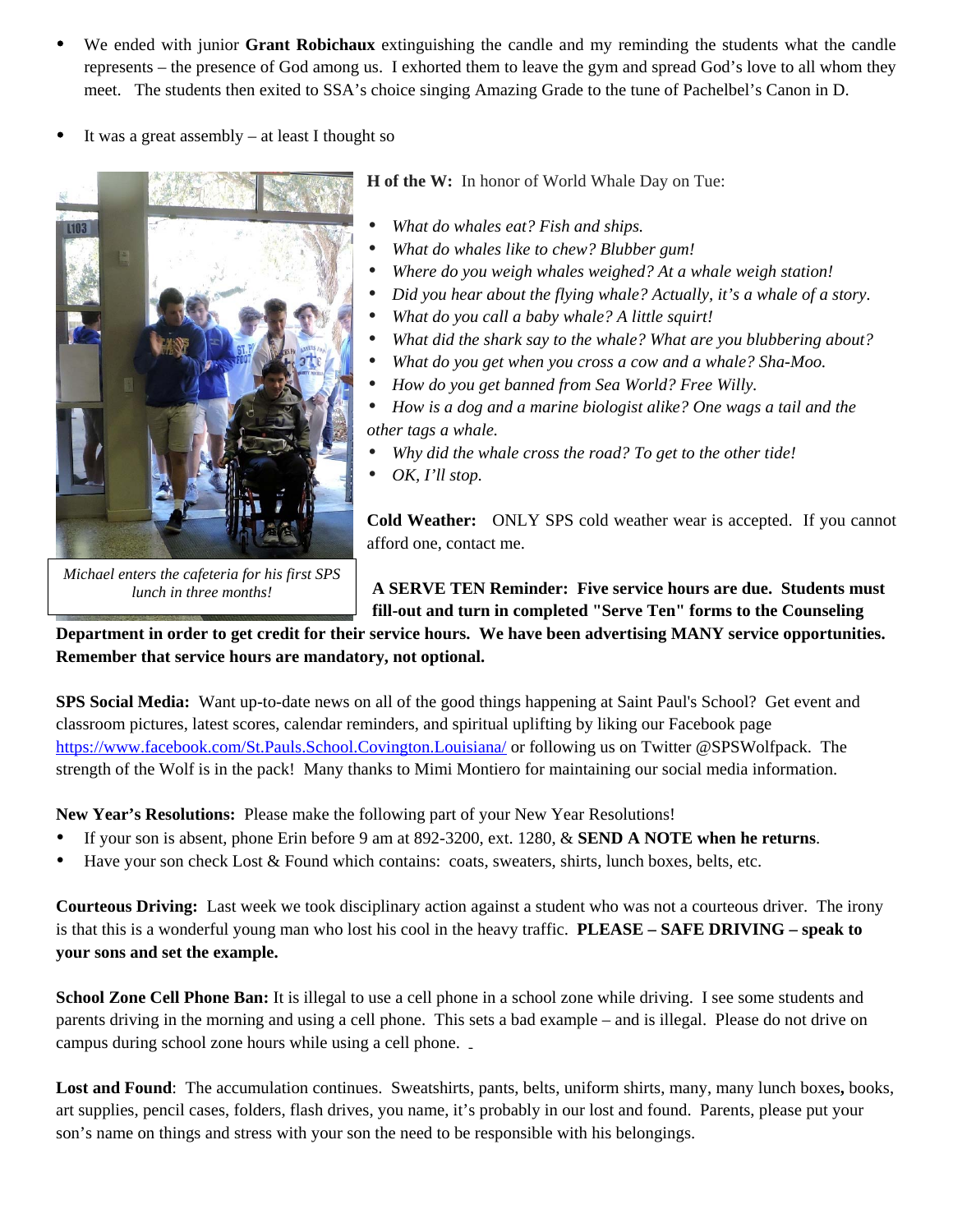**Cash Back Programs:** Keep the following in mind when you shop:

- Amazon Smile: This website, operated by Amazon, lets customers enjoy the same benefits of shopping on Amazon.com. The difference is that when using AmazonSmile, the AmazonSmile Foundation will donate 0.5% of the price of eligible purchases to the charitable organization of your choice – which we hope will be Saint Paul's School! Click here to shop on AmazonSmile: https://smile.amazon.com/ch/58-1638895.
- Office Depot: We receive a store credit for each of your purchases. Give SPS name or number at the checkout. Our number is officially 70041640 but saying Saint Paul's will do. This will help a lot.
- Box Tops for Education: Each top is worth 10 cents which adds up quickly. Thanks to the Math Department for promoting this painless way to help SPS financially.

**And Speaking of Edline**: Please check Edline regularly for important info about your son's grade and SPS life. *Call Mike Holmes, Edline administrator, at 892-3200, ext. 1044 if you need assistance.* 

**Tutoring:** The National Honor Society offers tutoring each Tue and Thu during ALL of Lunch in LaSalle Hall Room 205 and each Wed and Thu from 7:15AM in LaSalle Hall Room 212. It's easier to be tutored early in the than to wait until later in the quarter. Get a jump on exam study by visiting our NHS tutors! The tutors and friendly and helpful! To borrow a line from a popular commercial "put these men to work!"

#### **Third Quarter Period Rotation**

#### **February**

 $13 - ABCD$ 

- 14 EFGA Pre Freshmen in Explore Test
- $15 BCDE 9<sup>th</sup>$  in PLAN Test
- $16 FGAB 10<sup>th</sup>$  in Pre ACT Test
- 17 CDEF
- $20 GABC$
- 21 DEFG President's Assembly
- $22 ABCD$
- $23 EFGA$
- 24 Faculty Retreat Day no classes

### **March**

- $6 BCDE$
- 7 FGAB Pack Time
- 8 CDEF
- $9 GABC NAPE$  test for certain  $8<sup>th</sup>$  graders during G
- 10 DEFG End of Third Quarter

Fourth Quarter Period Rotation

# **March**

- 13 ABCDEFG –St. Joseph Altar 14 – ABCD – President's Assembly  $15 - EFGA$ 16 – BCDE 17 – FGAB  $20 - CDEF$ 21 – GABC 22 – DEFG 23 – ABCD – Juniors on Retreat/Angola 24 – EFGA – Juniors on Retreat/Angola 27 – BCDE
- 28 FGAB Pack Time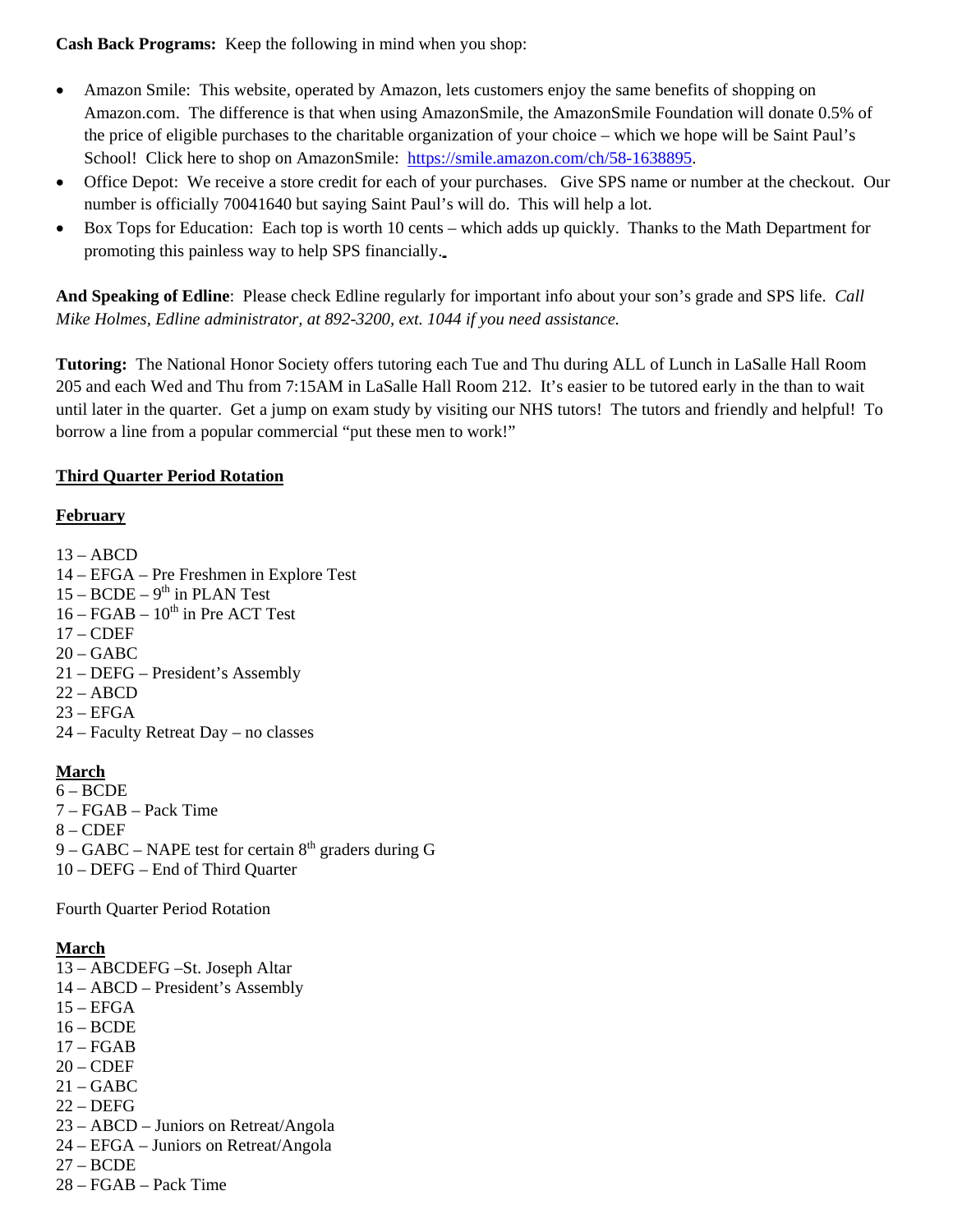- 29 –CDEF- 8/9th HR Breakfast in BAC
- 30 –GABC -10/11<sup>th</sup> HR Breakfast in BAC
- $31 DEFG 12<sup>th</sup> HR Breakfast in Cafeteria$

#### **April**

- 3 ABCD Leadership Week
- 4 EFGA President's Assembly
- 5 BCDE Leadership Breakfast
- 6 FGAB- Guest Speaker
- 7 CDEF Feast of St. La Salle
- $10 GABC$
- 11 DEFG Pack Time Teacher Appreciation
- 12 ABCD Passion Play in BAC
- 13 EFGA Mandatum Assembly in Gym
- 24 BCDE
- 25 FGAB President's Assembly
- $26 CDEF$
- 27 GABC
- $28 DEFG$

#### **May**

#### $1 - ABCD$

- 2 EFGA Pack Time (last)
- 3 BCDE Senior Exams
- 4 FGAB Senior Exams
- 5 CDEF Senior Exams
- 8 GABC
- 9 DEFG President's Assembly Band Awards in PM
- $10 ABCD$
- 11 EFGA Athletic Awards in AM
- 12 BCDE Academic Awards in AM
- 13 Senior Graduation in BAC 4:00 PM
- 15 FGAB Pre-Freshmen Exams
- 16 CDEF Pre-Freshmen Exams
- 17 GABC Pre-Freshmen Exams
- $18 9 11$ <sup>th</sup> Final Exams begin
- $19 9 11$ <sup>th</sup> Final Exams Pre Freshmen Promotion in BAC at 6:30PM (yes, this is the correct date)
- 22 Final Exams
- 23 Final Exams
- 24 Records Day

And even though it's 2017, I will still close with a paraphrase from one of my favorite NPR radio shows (which I'm listening to now as I write and LOLing): well, it's happened again – you've squandered perfectly good time reading my ramblings!

Thanks for being part of Saint Paul's School! I wish you a blessed week!

Brother Ray Bulliard, FSC Enjoying February as the  $17<sup>th</sup>$  Christian Brother President of Saint Paul's School

#### **Quality education, inclusive community, respect for all, concern for poor & social justice, faith in God's presence – our mantras this week, throughout 2017, and always!**



*Cole Houser named The New Orleans Advocates Wrestler of the Week!*